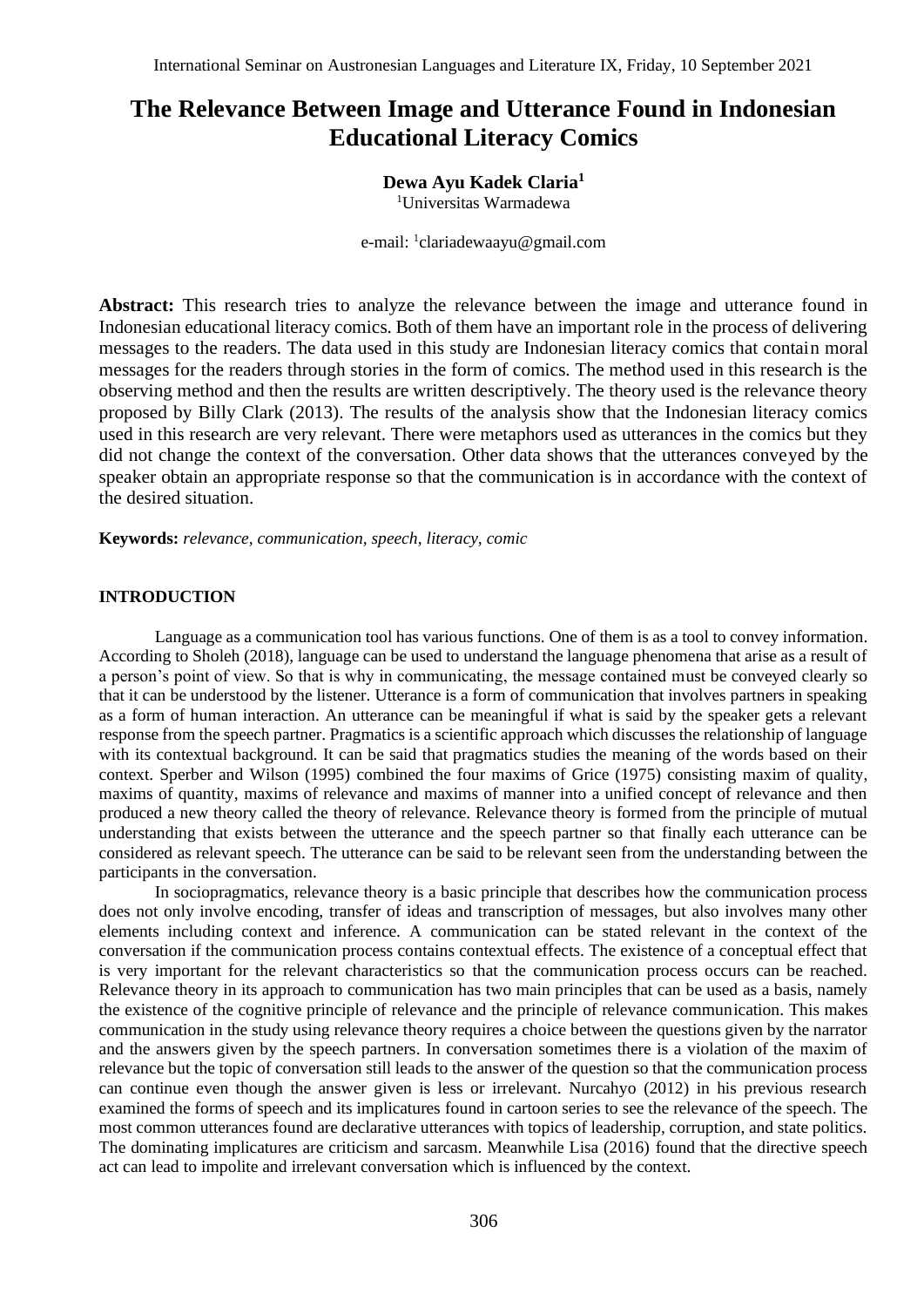## International Seminar on Austronesian Languages and Literature IX, Friday, 10 September 2021

Literacy comics is a new approach used in education. A learning approach using digitally accessible comics was created to increase interest in reading for all children in Indonesian. Education in the form of literacy comics contains a moral message so that it can increase the knowledge of Indonesian children. The utterances that are expressed in the form of literacy comics are interesting to study considering the purpose of the comics is to build children's characters. It must be relevant so that the message conveyed can be understood easily.

#### **METHOD**

The research method is a tool, procedure or technique used in a study (Djajasudarma, 2016: 4). This research is a qualitative research and the data used are taken from Indonesian education literacy comics. The data were collected using observational methods. The data obtained by observing the comics. The data collected is divided into two based forms, they are based on utterances and images that are relevant and utterances and images that are irrelevant. After finding the data then the data is recorded and grouped in the form of a data list and then the data is selected, classified and identified. The analysis of the data was done by applying the theory of relevance proposed by Billy Clark (2013). The result of this analysis was presented by using sentences and images.

## **THEORETICAL BASIS**

Relevance theory is an approach that arises because of the general purpose of human understanding in communication. The process of human cognition is emphasized to achieve the cognitive effects that occur from efforts in obtaining information through communication. Communicating has a purpose to confirm someone's opinion so that communication can function properly to convey the desired information relevantly. Relevance theory is the vision of Grice's maxims (1975) on a number of fundamental issues on the assumption that communication requires the ability to attribute mental states to others. Relevance theory claims that the more cognitive effects a stimulus has, the communication is more relevant. The concept of relevance itself is a measure of a conversation with the premise of communication as the basis for cognitive similarity between speakers and speech partners (Sperber and Wilson, 1995). Relevance as formulated leads to the formation of intensive communication, namely communication with a guarantee of optimal relevance with the understanding of the speaker and speech partner towards a conversation. The role of the speech partner in a conversation is very important in creating relevant communication so that in the end it can build the desired contextual effect.

## **Relevance Theory**

Relevance theory is a theory that is closely related to communication as expressed by Sperber and Wilson (1995: 158) where every action in activities involving intensive communication has a goal of providing an optimal image and relevance. Relevance theory directs the speaker to identify the speaker's intent in two ways, namely; (1) implies the premise by formulating a hypothesis that is in accordance with the contextual assumption in question and (2) the implied conclusion is to formulate a hypothesis that is in accordance with the intended contextual implications.

## **Relevance and Cognitive**

Relevance theory is very closely related to a person's cognitive effects as an effort to process messages. Relevance theory defines the cognitive effect that exists on an individual as an adjustment to the way a person acts. Relevance theory claims that the more cognitive effects a stimulus has, the more relevant it is. An example of mapping cognitive effects and relevance can be seen as follows;

- *a. Aku bisa melihat harimau di kebun binatang.*
- *b. Ketika saya melihat keluar, saya dapat melihat seekor harimau di kebun.*

The assumption of the two sentences above is that it can be seen that the *harimau* is the main topic in the conversation. Sentence (a) shows a relevant stimulus by providing complete information and is easy to understand. While sentence (b) obtains additional words to obtain a similar effect, but the choice of words used requires a deeper cognitive process in order to understand the meaning of the speech. Cognitive process is a process in obtaining information. Fodor (1974) made a huge impact in cognitive science and language through the "Language Thought" hypothesis.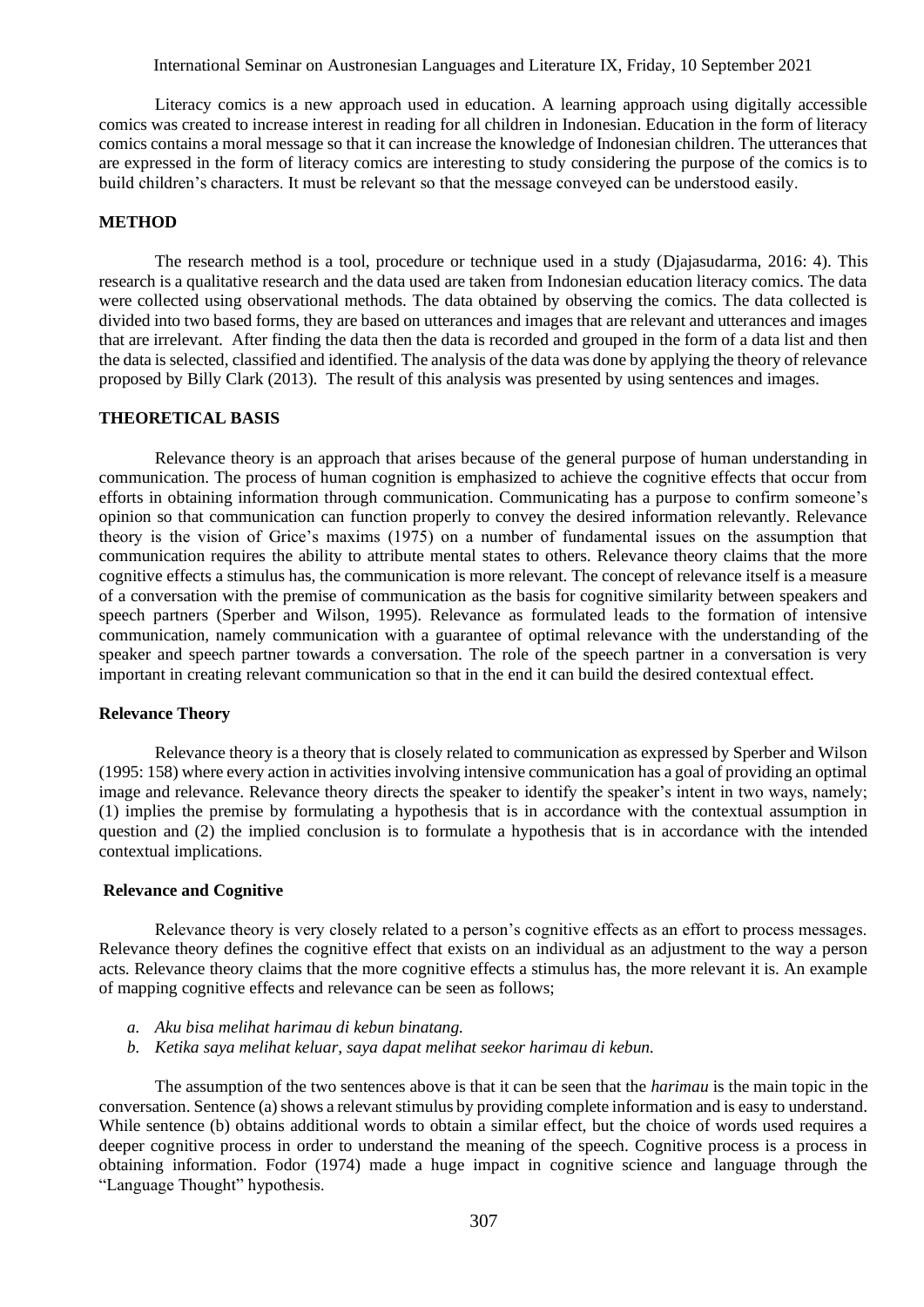#### **Relevance and Communication**

There are several descriptions related to communication. According to Sperber and Wilson (1995), theories that include the study of communication are code theory and inferential theory. Another thing that needs to be considered in communication is to apply the relevance theory namely the identification of unnatural meanings. The type of communication that is in line with relevance theory is ostensive-inferential. From the point of view of the speaking partner, the ostensive role is to attract the attention of the speaking partner with the aim of showing something to the speaking partner. In communication there is a form of speech. Speech is an expression that serves to describe the form of a sentence linguistically (Nababan, 1987: 23). Meanwhile Alwi (2003: 352) categorizes sentence forms into four, namely declarative sentences, interrogative sentences, command sentences, and exclamation sentences. Declarative sentences are used by the speaker to convey statements whose contents are in the form of information or news. The interrogative sentence contains asking the other person to give an answer orally to the speech conveyed. Command sentence is a form of speech that asks for a response in the form of actions from the speaking partner. An exclamation sentence is the realization of an emotion that appears suddenly by using a high tone voice.

## **Explicature and Implicature**

Implicature is a component of meaning expressed by speakers which is part of the intended aspect without being what is stated. Grice (1975) distinguishes implicature into two types, namely conventional implicature. Conventional implicature leads to implicatures that are obtained directly from the meaning of the word, while non-conventional implicatures are pragmatic implications that are implied from a conversation. Implicature theory can be used to understand speech that has various forms and sometimes is not easy to understand because it involves many elements. It may have language elements or the outside elements of language which refers to context and situation.

## **DISCUSSION**

Sociopragmatic is related to the concept of relevance in terms of relationship while studying the meaning of words contained in an utterance that is in line with the social concept. The thing that is becoming a concern in this study is the selection of implicatures that are in accordance with the concept of relevance while still paying attention to the explication of the utterance. The following is an analysis of the images and utterances found in Indonesian literacy comics using sociopragmatics approach and the relevance theory of Sperber and Wilson (1995).



## **Data 1 : Literacy Comics –** *Sebuah Kisah di Jalan Raya*

The utterances contained in the literacy comics in data 1 show that the speech between speaker and the speech partner is not appropriate or relevant. It can be seen from the context of the speech that the old lady's statement "*Tidak apa-apa... toh selama ini baik-baik saja…"* which means driving without a helmet is not a problem because it has been fine so far. Those phrases got a response from the old man by saying "*Tenang saja… aku adalah pengemudi motor yang handal. Mereka aman di tanganku.*" which means that the old man is a reliable motorcycle driver so they do not need to be worried because they are in good hands. The utterance "*Mereka aman di tanganku"* causes confusion because the context contained may not be guessed by the listener only from the fragment of the conversation. The communication in this literacy comic can be understood as a whole if the reader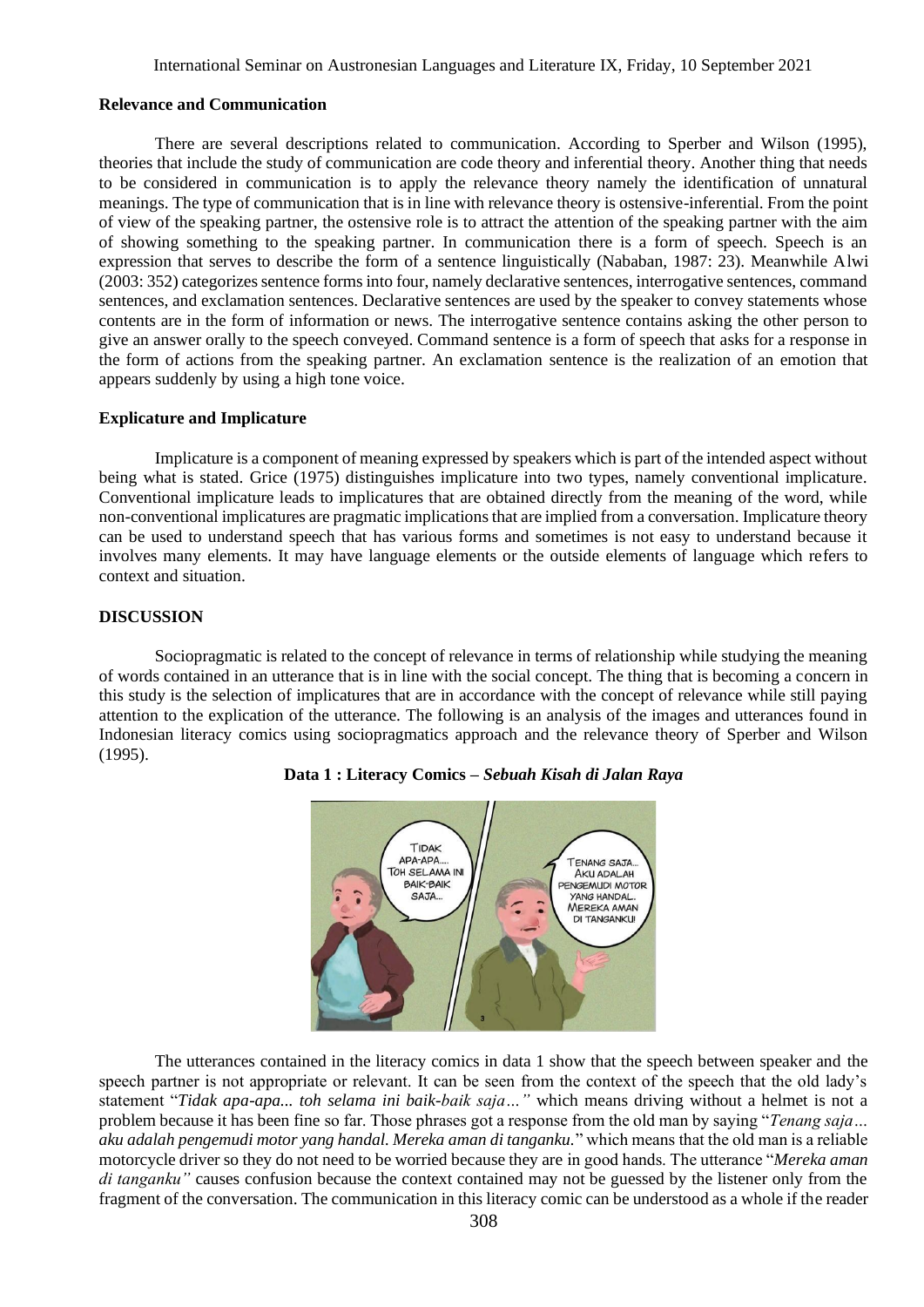reads this comic from the beginning. The form of the speech in this literacy comic is a form of declarative sentence.



**Data 2 : Literacy Comics –** *Kebiasaan Mampu Mengubah Takdir*

The utterance in data 2 shows that there is relevance in the conversation by involving the speaker and speech partner. The form of speech in literacy comics *Kebiasaan Mampu Mengubah Takdir* has a high level of relevance. In the context of providing educational messages, literacy comics indeed need the relevance concept. In the conversation, Bondan was seen saying *"Hei, Amin! Kau sudah merebut semua pelangganku!"* which was then answered by Amin as the speaking partner *"Maaf, tapi saya tidak pernah merebut pelangganmu. Saya hanya berjualan biasa seperti yang semua orang lakukan."* The answer given by Amin is in the same context as the question given by Bondan so that the communication runs well and gets appropriate feedback. It also shows that the cognitive function works well when the answer obtained is quite relevant as the result. In th"is data, there are two types of utterances found. They are in the form of exclamations expressed by Bondan in the phrase *"Hei, Amin!"* and the other is in the form of declarative sentences used to provide statements and information related to the defense of the allegation given by Bondan.





Data 3 shows that the fragment of the conversation contained in the literacy comic *Ancaman Kencing Tikus.* Through the conversation, it can be seen that the conversation has the same context and situation. When a lady in the picture asks the man who is seen in the picture wearing a hat and carrying equipment for farming, then the lady as a speaker asks *"Pagi-pagi sudah mau berangkat ke sawah ya pak?"* and answered by the man as the speech partner *"Selamat pagi, Bu Siti, Iya nih, Saya tidak mau terlambat menanam padi''* is the right answer to the question asked. The accuracy of this answer makes the conversation relevant by involving cognitive mapping in communication. The relevant answer builds a context for the situation where the conversation shows two people who are active in the morning to go to the fields and one of them has the goal of not being late in planting rice so that they have to leave early. In this comic, the utterances consist of the interrogative sentence *"Pagi-pagi sudah*